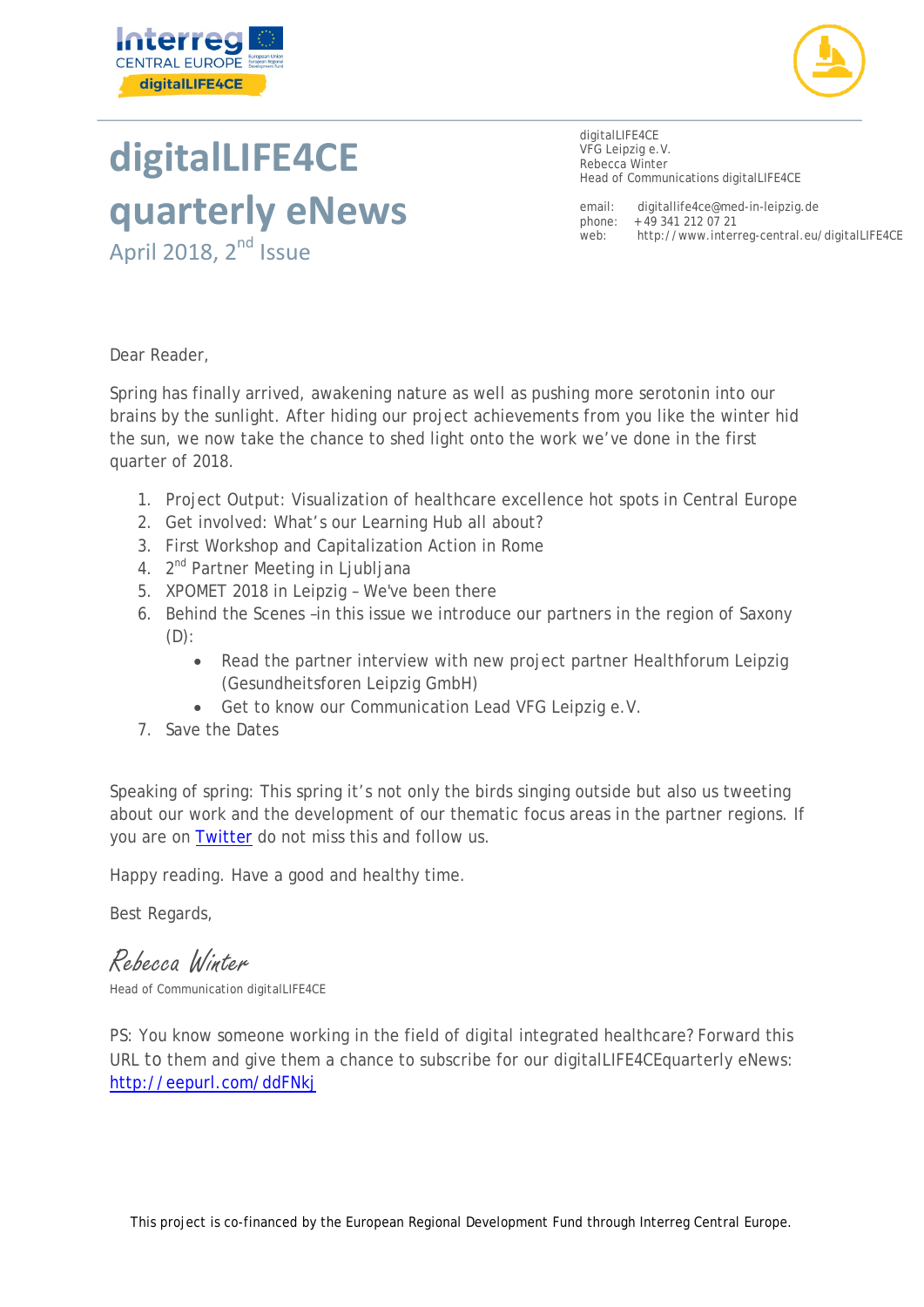



## **Project Output: Visualization of healthcare excellence hot spots in Central Europe**

digitalLIFE4CE project partners have established a visualization to showcase excellent solutions and best practice case studies. This solution is called "digital health excellence spots". Toolbox shows visualization of healthcare innovation potentials, because mapped solutions and case studies are excellent, innovative and transferable to other regions. We created an interactive knowledge map to make clear linkages between important actors and stakeholders. The aim is to improve

innovation potential of all Project Partners, linked Stakeholders and several regions in Central Europe. Good news: Project consortium is expanding the visualised "health care excellent spots" with available solutions. This means the network is growing during the whole lifecycle of the project. Find out more here: [http://www.interreg](http://www.interreg-central.eu/Content.Node/digitalLIFE4CE--Visualisation-Excellence-Hot-Spots-Output.html)[central.eu/Content.Node/digitalLIFE4CE--](http://www.interreg-central.eu/Content.Node/digitalLIFE4CE--Visualisation-Excellence-Hot-Spots-Output.html) [Visualisation-Excellence-Hot-Spots-](http://www.interreg-central.eu/Content.Node/digitalLIFE4CE--Visualisation-Excellence-Hot-Spots-Output.html)[Output.html](http://www.interreg-central.eu/Content.Node/digitalLIFE4CE--Visualisation-Excellence-Hot-Spots-Output.html)

#### **Get involved: What's our Learning Hub all about?**

Transnational working groups and learning hub with seven thematic learning modules are improving transnational knowledge exchange. Health care actors and stakeholders get the possibility to use state-of-the-art knowledge in the field of integrated health care and digitalisation. The international context of the project helps to transfer experiences and generate new knowledge. Learning hub is

> Welcome to the digitalLIFE4CE Moodle learning platform!

Here you find our courses for following topics in digital integrated health care:

- · Connected Health & Network Building
- · Digitalisation for Healthcare Management
- Digitalisation for Health Promotion and Prevention
- · Data Security & Compliance in Healthcare
- · Digital Assistance in Healthcare Delivery
- Monitoring & Analytics for Population-Wide Health Trends
- Technical & Organisational Infrastructure for Integrated Digital Healthcare

developed for a multi-actor approach in a quadruple helix context. The aim of the learning activity is to generate solutionoriented cooperation and accelerate learning mechanism in Central Europe.

For further information click here: [http://www.interreg](http://www.interreg-central.eu/Content.Node/digitalLIFE4CE--Learning-Hub.html)[central.eu/Content.Node/digitalLIFE4CE--](http://www.interreg-central.eu/Content.Node/digitalLIFE4CE--Learning-Hub.html) [Learning-Hub.html](http://www.interreg-central.eu/Content.Node/digitalLIFE4CE--Learning-Hub.html)



(picture by FH Burgenland)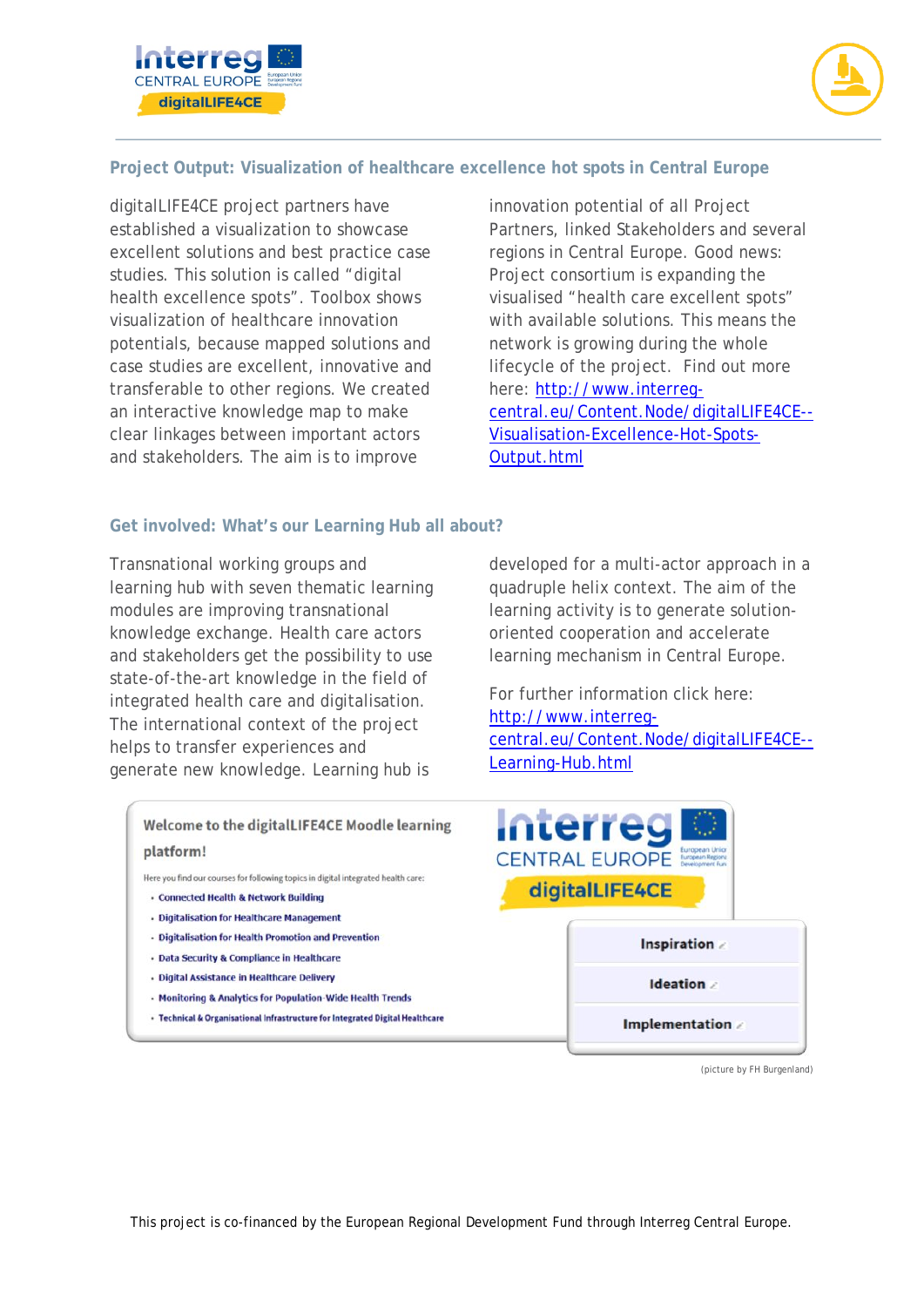



# **First Workshop and Capitalization Action in Rome**

A great workshop was held in Rome at the beginning of the year 2018, with the participation of some of the Italian Regional Reference Sites of ProMIS – as organisers – and the European partners of the "DigitalLife" Project.

The main goal of the workshop was the creation of the preconditions for strong, long term cooperation in the field of digital health between public and private stakeholders, trying to identify concrete short term and mid-term actions, like joint cooperation in future national and international projects.

Read more here: [http://www.interreg](http://www.interreg-central.eu/Content.Node/digitalLIFE4CE-Workshop--CONNECTING-INTERREGIONAL-COOPERA.html)[central.eu/Content.Node/digitalLIFE4CE-](http://www.interreg-central.eu/Content.Node/digitalLIFE4CE-Workshop--CONNECTING-INTERREGIONAL-COOPERA.html)[Workshop--CONNECTING-INTERREGIONAL-](http://www.interreg-central.eu/Content.Node/digitalLIFE4CE-Workshop--CONNECTING-INTERREGIONAL-COOPERA.html)[COOPERA.html](http://www.interreg-central.eu/Content.Node/digitalLIFE4CE-Workshop--CONNECTING-INTERREGIONAL-COOPERA.html)





#### **2nd Partner Meeting in Ljubljana**



digitalLIFE4CE Partner in Ljubljana, Photo taken by Technology Park Ljubljana

The consortium discussed achievements so far and tasks to achieve future goals. The revision of relevant documents led to the development of Digital Healthcare Excellence Spots Transnational & Regional Action plans. Group workshop was carried out to further elaborate activities (learning activities, building up of alliances, hub activities) and to set the base for development of action plan for

identified Alliances. All the partners pitched statements for the respective thematic Alliance identified throughout the project implementation: Connected health & network building, Digitalisation for healthcare management, Digitalisation for health promotion and prevention, Digital Assistance in Healthcare Delivery, Monitoring & Analytics for population-wide healthcare trends, Technical & organisational infrastructure for integrated Digital Healthcare and as horizontal topic Data security and compliance.

Learn more about our meeting here: [http://www.interreg](http://www.interreg-central.eu/Content.Node/digitalLIFE4CE-Partner-Meeting-in-Ljubljana.html)[central.eu/Content.Node/digitalLIFE4CE-](http://www.interreg-central.eu/Content.Node/digitalLIFE4CE-Partner-Meeting-in-Ljubljana.html)[Partner-Meeting-in-Ljubljana.html](http://www.interreg-central.eu/Content.Node/digitalLIFE4CE-Partner-Meeting-in-Ljubljana.html)